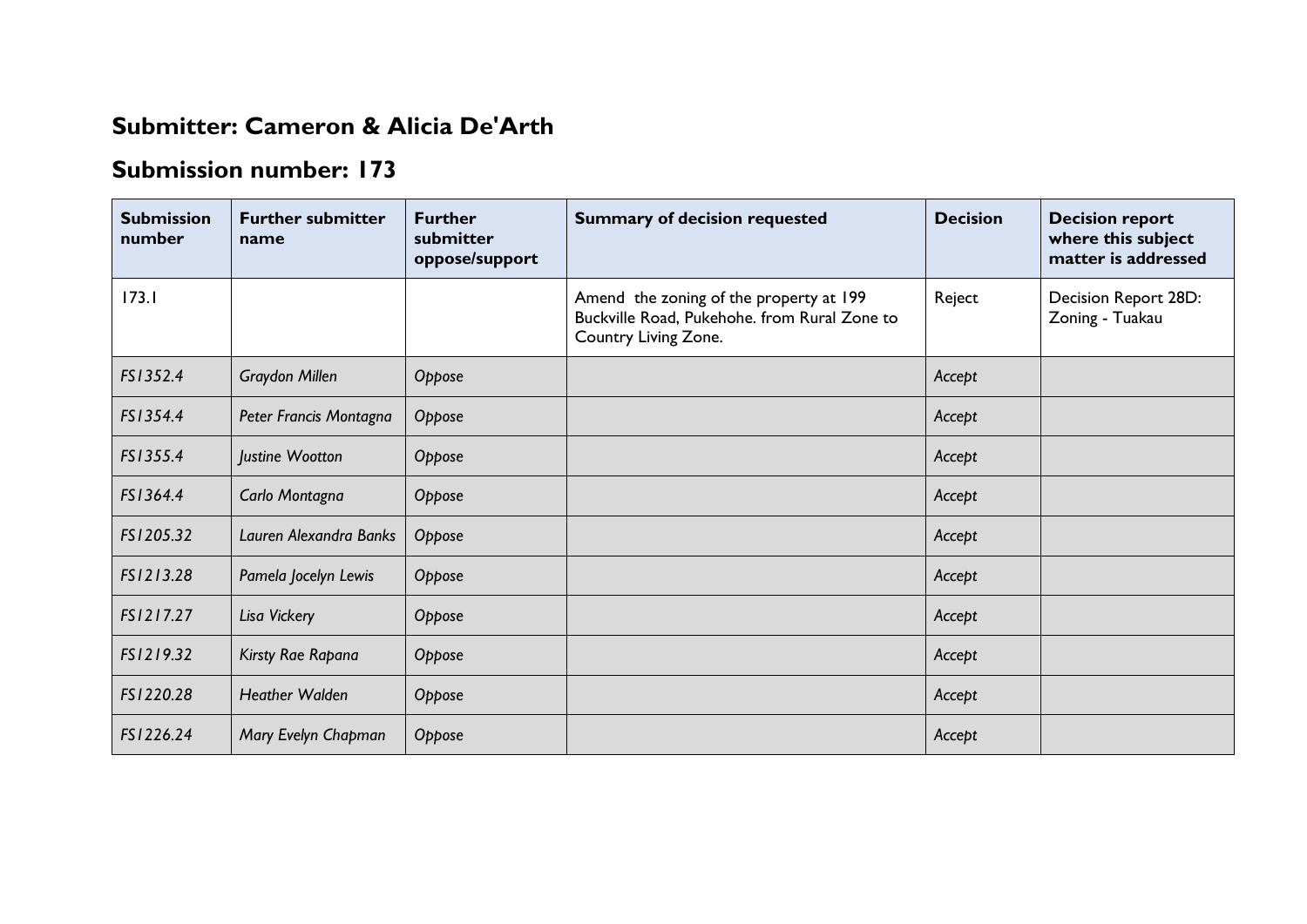| <b>Submission</b><br>number | <b>Further submitter</b><br>name | <b>Further</b><br>submitter<br>oppose/support | <b>Summary of decision requested</b> | <b>Decision</b> | <b>Decision report</b><br>where this subject<br>matter is addressed |
|-----------------------------|----------------------------------|-----------------------------------------------|--------------------------------------|-----------------|---------------------------------------------------------------------|
| FS1227.32                   | Karen Daphne<br><b>McMurtry</b>  | Oppose                                        |                                      | Accept          |                                                                     |
| FS1228.32                   | Peter Christopher<br>Chapman     | Oppose                                        |                                      | Accept          |                                                                     |
| FS1229.32                   | James Wilson McMurtry            | Oppose                                        |                                      | Accept          |                                                                     |
| FS1230.28                   | Nichola Taylor                   | Oppose                                        |                                      | Accept          |                                                                     |
| FS1231.24                   | John Scott                       | Oppose                                        |                                      | Accept          |                                                                     |
| FS1232.24                   | Anthony Montagna                 | Oppose                                        |                                      | Accept          |                                                                     |
| FS1233.28                   | Andrea Scott                     | Oppose                                        |                                      | Accept          |                                                                     |
| FS1234.28                   | Scott Taylor                     | Oppose                                        |                                      | Accept          |                                                                     |
| FS1235.24                   | <b>Kirsten Marx</b>              | Oppose                                        |                                      | Accept          |                                                                     |
| FS1236.32                   | Lynda Mellsop                    | Oppose                                        |                                      | Accept          |                                                                     |
| FS1237.32                   | <b>Bronwyn McMurtry</b>          | Oppose                                        |                                      | Accept          |                                                                     |
| FS1238.32                   | <b>Grant David Maclean</b>       | Oppose                                        |                                      | Accept          |                                                                     |
| FS1239.28                   | <b>Ruth Phillips</b>             | Oppose                                        |                                      | Accept          |                                                                     |
| FS1240.32                   | Linda Andrew                     | Oppose                                        |                                      | Accept          |                                                                     |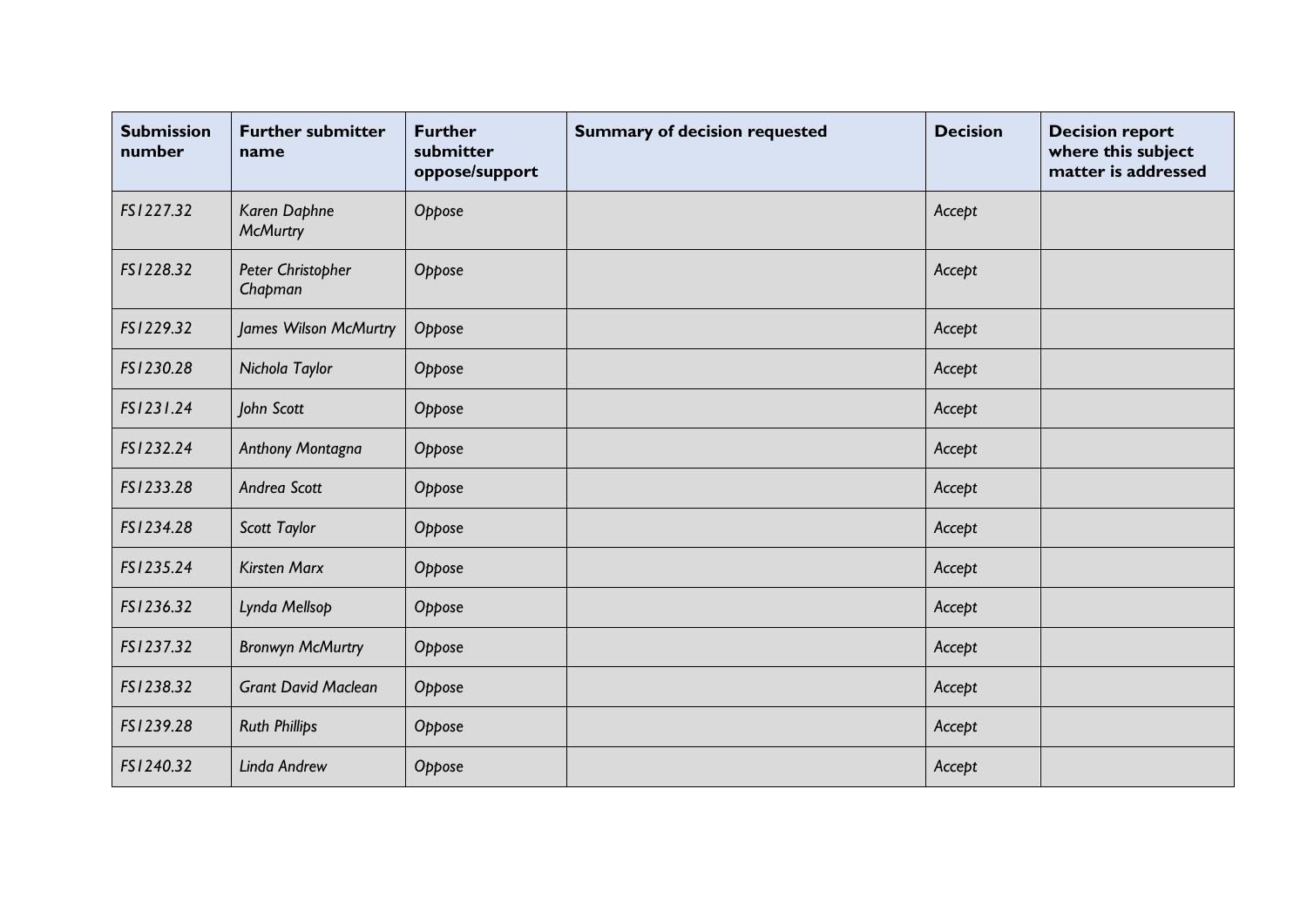| <b>Submission</b><br>number | <b>Further submitter</b><br>name    | <b>Further</b><br>submitter<br>oppose/support | <b>Summary of decision requested</b> | <b>Decision</b> | <b>Decision report</b><br>where this subject<br>matter is addressed |
|-----------------------------|-------------------------------------|-----------------------------------------------|--------------------------------------|-----------------|---------------------------------------------------------------------|
| FS1241.32                   | <b>Calvin Andrew</b>                | Oppose                                        |                                      | Accept          |                                                                     |
| FS1242.32                   | Faine Delwyn Mende                  | Oppose                                        |                                      | Accept          |                                                                     |
| FS1243.28                   | Nicole Ormsby                       | Oppose                                        |                                      | Accept          |                                                                     |
| FS1245.28                   | <b>Maire Enterprises</b><br>Limited | Oppose                                        |                                      | Accept          |                                                                     |
| FS1246.28                   | Sharageen Holdings<br>Limited       | Oppose                                        |                                      | Accept          |                                                                     |
| FS1247.28                   | <b>Tammy Baker</b>                  | Oppose                                        |                                      | Accept          |                                                                     |
| FS1290.23                   | Anthony James Parker                | Oppose                                        |                                      | Accept          |                                                                     |
| FS1336.28                   | <b>Gary Finlay</b>                  | Oppose                                        |                                      | Accept          |                                                                     |
| FS1351.32                   | Shana King                          | Oppose                                        |                                      | Accept          |                                                                     |
| FS1356.28                   | Elizabeth Jean<br>Deadman           | Oppose                                        |                                      | Accept          |                                                                     |
| FS1357.32                   | <b>Graham Gavin</b><br>Deadman      | Oppose                                        |                                      | Accept          |                                                                     |
| FS1358.32                   | Graham A Deadman                    | Oppose                                        |                                      | Accept          |                                                                     |
| FS1359.28                   | <b>Oshila Greathead</b>             | Oppose                                        |                                      | Accept          |                                                                     |